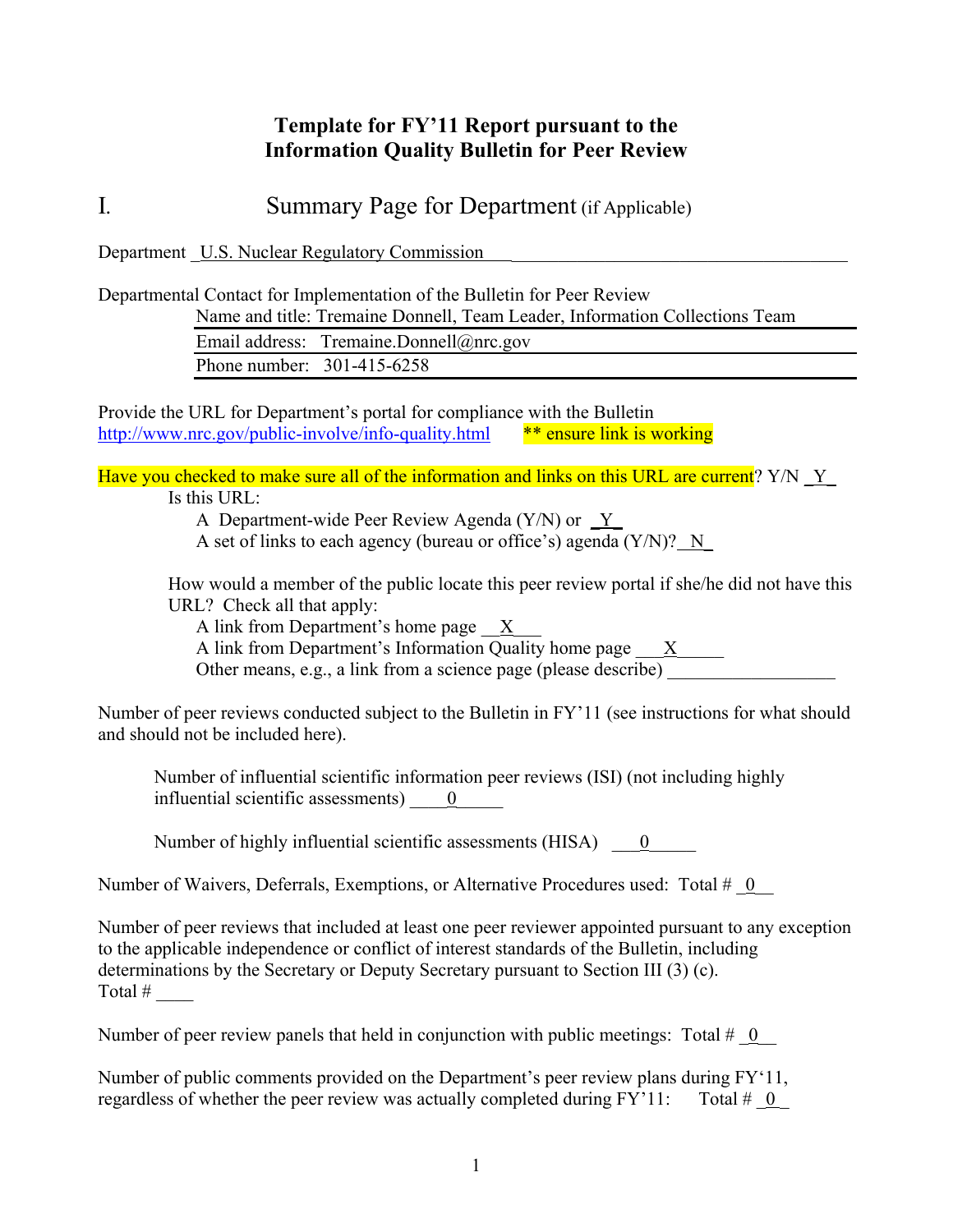## **Template for FY'11 Report pursuant to the Information Quality Bulletin for Peer Review**

# II. Agency Report

### GENERAL INFORMAITON

Agency U.S. Nuclear Regulatory Commission

Agency Contact for Implementation of the Peer Review Bulletin

Name and title: Tremaine Donnell, Team Leader, Information Collections Team Email address: Tremaine.Donnell@nrc.gov Phone number: 301-415-6258

URL for Agency's Peer Review Agenda http://www.nrc.gov/public-involve/info-quality.html \*\* ensure link is working

What pathway(s) can a member of the public use to find the Agency's peer review agenda if she/he did not have this URL?

- o Link from Departmental or Agency home page, \_\_X\_\_
- o Link from Agency Information Quality home page, \_\_X\_\_
- o Link from science, research, or regulatory pages (please specify)
- $\frac{1}{2}$ o Other (please describe) \_\_\_\_\_\_\_\_\_\_\_\_\_

Does the agenda provide links to peer review reports for all completed peer reviews?  $N/A$ 

Have you checked to make sure all of the information and links on the agency's peer review home page to are current?  $Y/N \t Y$ 

*Continue to Next Page*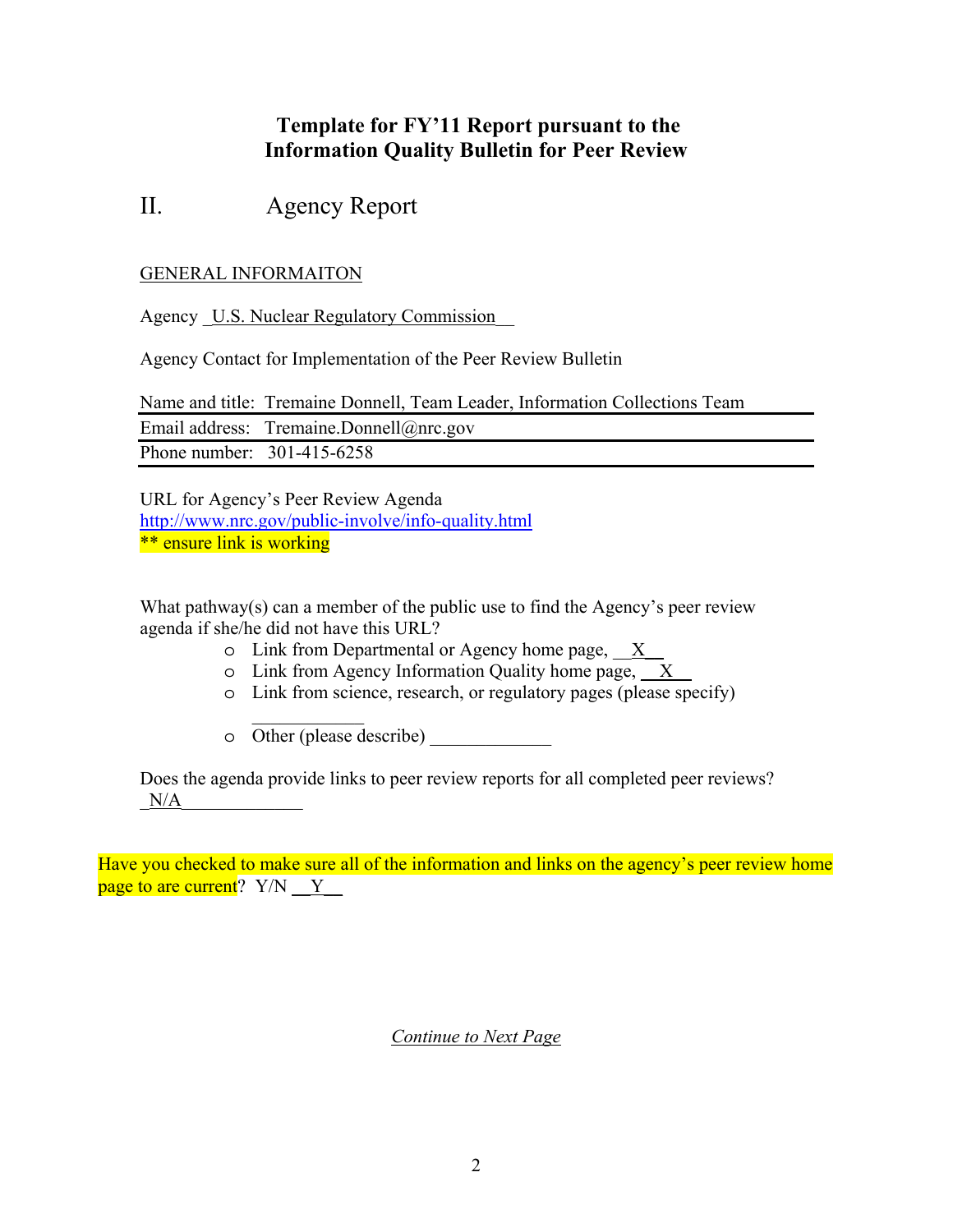#### INFORMATION ABOUT REVIEWS CONDUCTED

Number of peer reviews conducted subject to the Bulletin in FY'11. (see instructions for what should and should not be included here).

> Number of influential scientific information peer reviews (ISI) (not including highly influential scientific assessments)  $\qquad 0$

List the title of each ISI. Indicate whether the Peer Review Report has been completed (Y/N) *add more lines as needed* **NOTE:** It is acceptable to provide a screen shot of your peer review agenda as an attachment.

Number of highly influential scientific assessments (HISA)  $\qquad \underline{0}$ List the title of each HISA. Indicate whether the Peer Review Report has been Completed (Y/N) *add more lines as needed*

Provide the titles of ISIs and HISIs for which Waivers (W), Deferrals (D), or Exemptions (E) were invoked or Alternative Procedures used (A). *If deferral is marked, please indicate the duration of the deferral.*

| <b>Title of Document</b> | <b>Type of Document</b>   | W, D, E, or A  |
|--------------------------|---------------------------|----------------|
|                          | <b>ISI</b> or <b>HISA</b> | (and duration) |

Number of peer reviews that included at least one peer reviewer appointed pursuant to any exception to the applicable independence or conflict of interest standards of the Bulletin, including determinations by the Secretary or Deputy Secretary pursuant to Section III (3) (c)?

Number of ISIs (not including highly influential scientific assessments)  $\qquad 0$ 

List titles